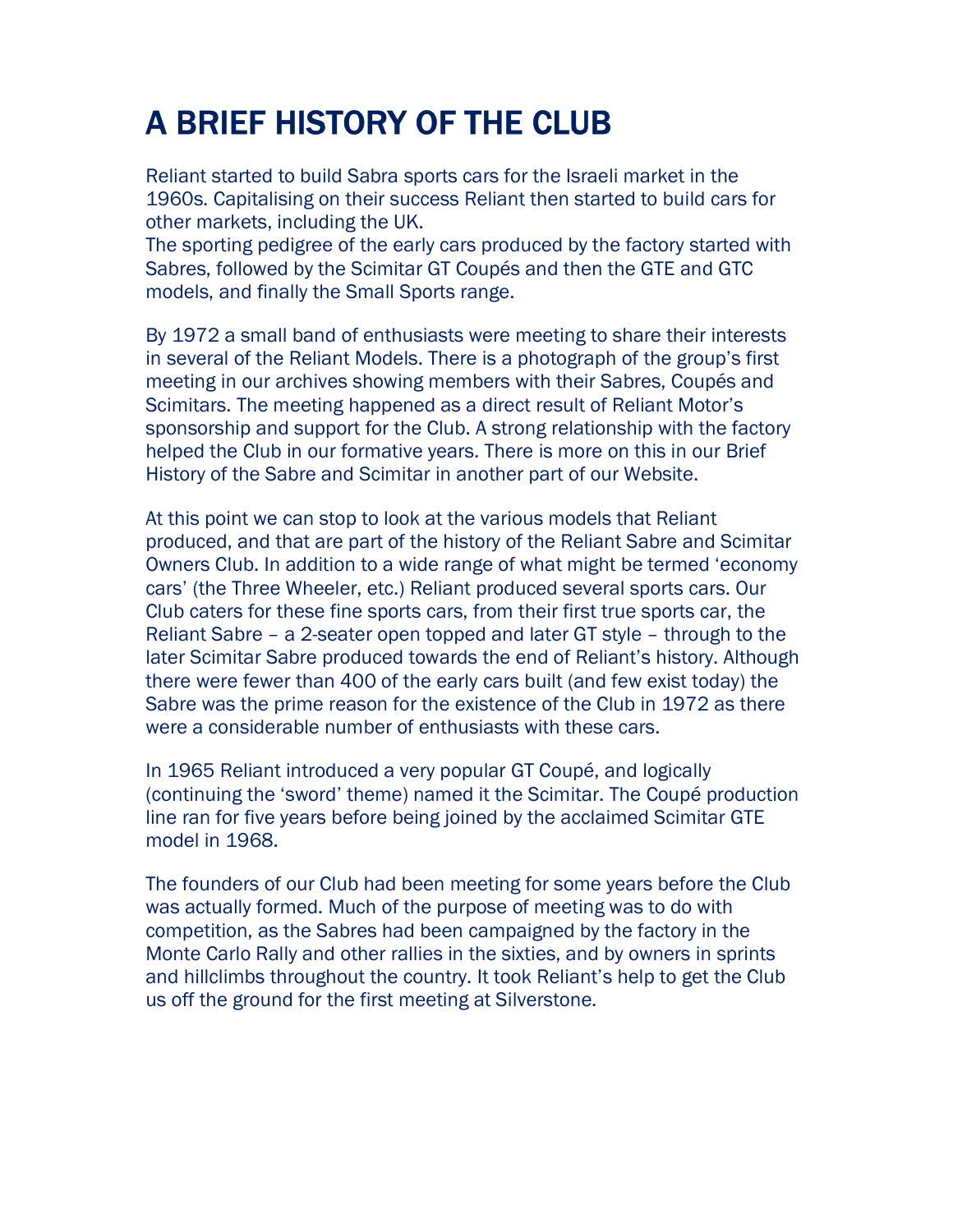So our Club had started. Very soon, the Club had proven to be just what was wanted by the owners of the new style of GRP car and a thriving economy developed around the models. There were many dealers around the country, all known to the Club, generally receiving our approval. Indeed, the Club became the focus of attention as trade and private owners alike looked to us for support for insurance, valuations, maintenance and parts.

The Constitution of the Reliant Sabre and Scimitar Owners Club Ltd. and the Rules of the Reliant Sabre and Scimitar Owners Club say much the same. The Objects Clause states that the Club exists to further interest in motoring and motor sport; in the Reliant Sabre 4, the Reliant Sabre 6, the Reliant Scimitar GT Coupé, the Reliant Scimitar GTE, the Reliant Scimitar GTC, the Reliant Scimitar SS1, the Reliant Scimitar SST, the Reliant Scimitar Sabre and the Middlebridge Scimitar GTE. Furthermore we promote interest in any other motor cars produced by the Reliant Motor Company or its owners currently and in the future.

The Club has given support to a wide range of Reliant models; there were about eighteen 4-wheel car styles and many more modelled around the ubiquitous Reliant Robin 3-wheeler. Our Club refuses entry to none of the Reliant marques, although in fairness the smaller 3-wheeler and 4-wheeler types would be out of place with us and are probably better served by their own specialist clubs.

Whilst stating that we cater for a wider range, where no specific Club exists for some of the prototype cars, our policy is to state that we mainly cater for the owners of Reliant Sabre and Reliant Scimitar motor cars.

However, because of its rallying history, the Sabre is the only Reliant car that can be raced in open competition against other cars (except for sprints and hillclimbs in which all marques can compete) and as such competition is a very important part of the history of this Club and of British motoring heritage. For this reason, we are recognised by DVLA and Motor Sport UK as an official source of information. We are also approved by Motor Sport UK to conduct sprints, hillclimbs and race meetings. The Club is affiliated to Motor Sport UK as Ordinary Members of the General Council.

Our relationship with the factory changed in the 1980s when Reliant decided to shed the GTE production line and concentrate on 3-wheelers and the smaller Scimitar Small Sports models. The entire production of the GTE and the convertible GTC models was sold to Middlebridge Scimitar in Nottingham.